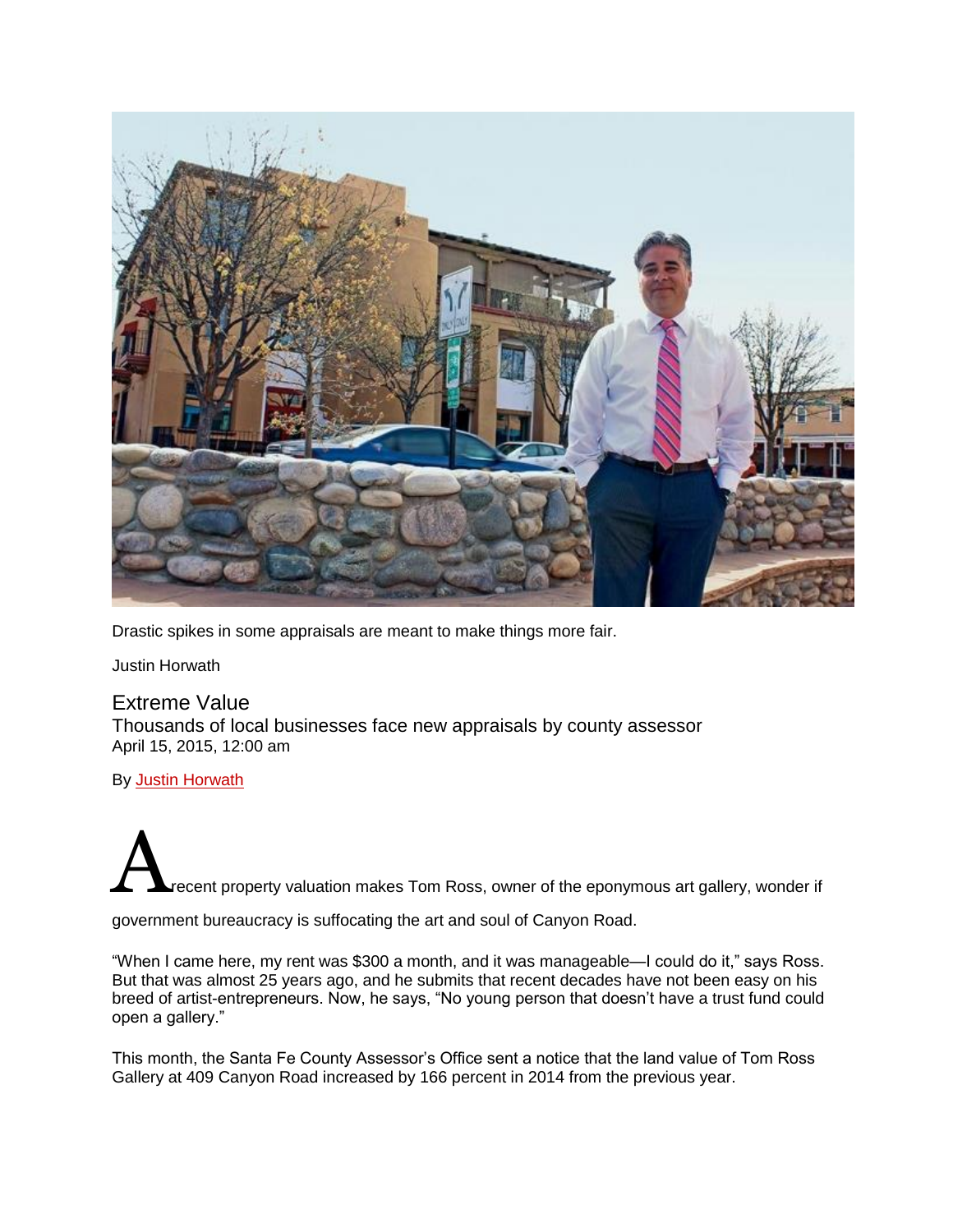The value of the one-fifth of an acre of land is now \$797,120, records show, up from \$298,920 in 2013.

That could mean higher taxes for Ross, depending on how the state measures the county's tax base.

He's not the only business owner in the county—or on Canyon Road—to see such a drastic increase in what the government says a property is worth, particularly for land values.

April 1 was the deadline for County Assessor Gus Martinez to send letters out to property owners, notifying them of appraisals.

## "WE'VE GOTTEN A LOT OF CALLS IN, AND OF COURSE IT'S A BIG SHOCK."

This year's assessment is unique in two ways. For one, it serves as Martinez' first big test as the newly elected county assessor. There are 3,330 commercial properties throughout the county, and this is the first time in years that many of them have been notified of new appraisals.

The sudden increase in valuations has spurred concerns among business owners about how high their tax bills will be. Since 2004, records show, the county has valued Ross' land at \$149,460. That changed in 2013, according to records, when the county doubled the land's assessed value to \$298,920. The land is now valued at \$647,660 more than it was three years ago.

Meanwhile, the value of the building on that land has decreased slightly. But the total value of the land and the building, now \$1.3 million, is still up 43 percent from the previous year. Property taxes, which fund government and schools in Santa Fe County, are assessed on one-third of a property's full value.

State law caps the amount most residential properties' tax assessments may increase over a year at three percent. There are no such limits on increasing commercial property tax assessments, which can make budgeting more difficult for businesses.

Martinez says his office just finished a yearslong, door-to-door appraisal of all the commercial properties throughout the jurisdiction and found some cases where a property's value hadn't changed for 25 years.

"And now that we've revalued, we've gotten a lot of calls in," says Daniel King, the county's chief commercial appraiser. "And of course it's a big shock. And compassionately, we understand the public's side of it."

Unlike surrounding states, New Mexico doesn't require commercial property owners to report their property's sales price, making it harder for county officials to accurately value properties. Officials say that on Canyon Road, there have been nine sales since 2010, at an average price of \$411 per square foot. Five current listings on the market for the Canyon Road area are priced at an average of \$618 per square foot, according to county officials.

Ross' property is now valued at \$375 per square foot. He says he doesn't dispute the accuracy of the appraisal, but he takes issue with the fact that it increased so much in the last two years.